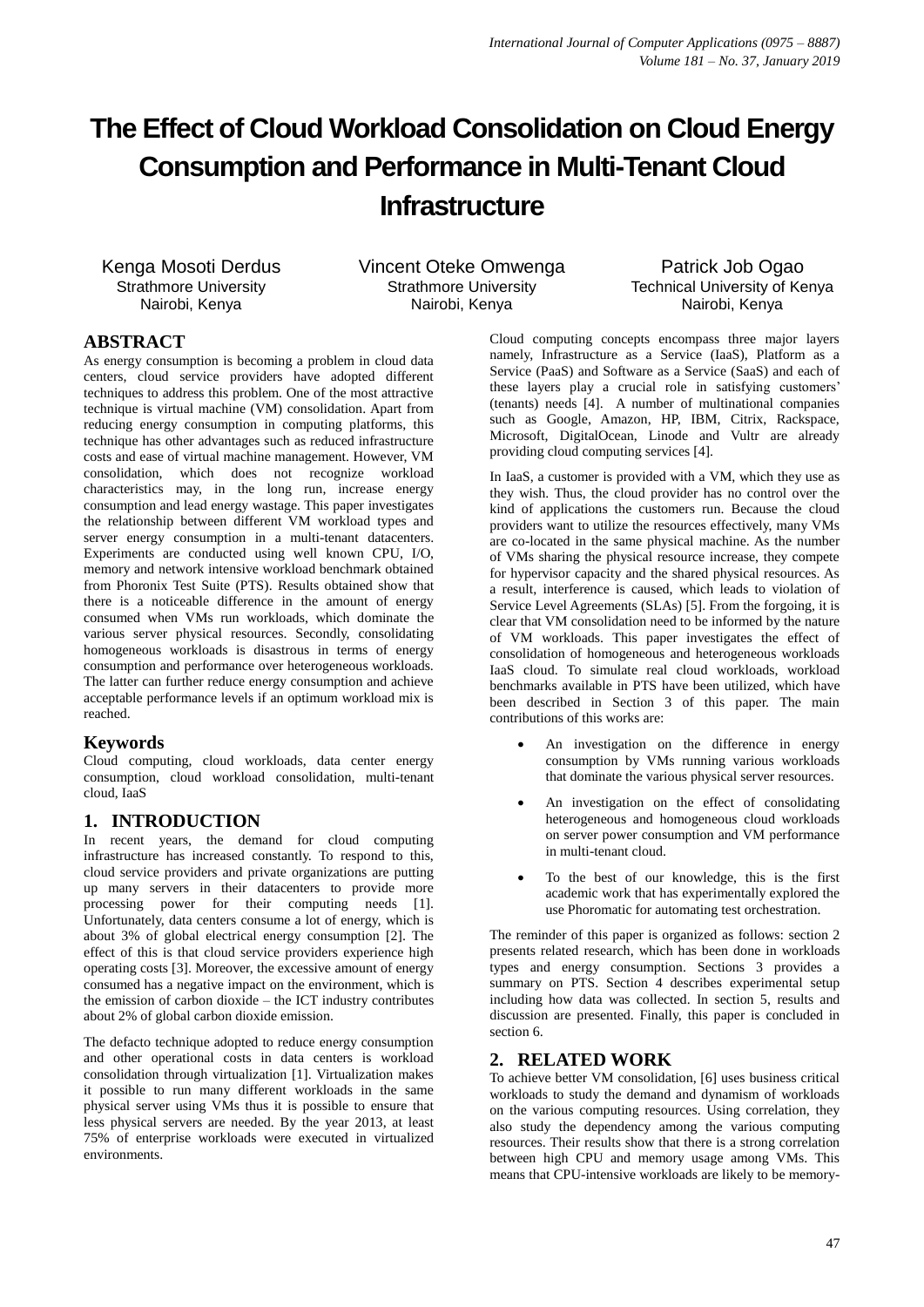intensive. This is a similar observation made by [7]. However, they discovered that it is less likely for VMs to exhibit high CPU and memory simultaneously. Correlation between CPU and other resources usage (network and disk) were discovered to be very low.

In [7], the authors discovered that the amount of energy consumption in physical server depends on the number of VMs running in it. These authors have also used the transactional web benchmark TPC-W to show that the amount of energy consumption and performance depends on workload profiles such as browsing and ordering.

In [8], the authors recognize that efficient consolidation is a solution to reducing energy consumption in virtualized environments. However, blind consolidation may lead to energy wastage. In their experiments to discover, which workload profiles are good candidates for consolidation, they concluded that performance degradation caused by CPU intensive workload are ignorable. On the other hand, disk intensive workloads are not consolidation friendly. This is attributed to performance overheads caused by a layer of virtualization software. Besides in [13], computing trends depicts a growing gap between CPU and I/O performance and bandwidth. For this reason, it observed that during data intensive operations, bottleneck caused by storage and memory leads to low CPU utilization.

In [9] the authors carry out experiments to study the difference in energy consumption in the various cloud workloads on different hardware and architectures. They have used various parameters such, processor manufacturer, processor mode, processor core and threads, memory size, hard disk characteristics, to vary the hardware and architecture. They have shown that some architectures are energy efficient on CPU-intensive workloads while others are efficient on disk-intensive workloads. This effectively forms a basis for workload characterization before consolidation.

In [10] the author carried an experiment to determine the types of workloads that are beneficial in terms of energy consumption when run in VMs co-located in the same physical server. Multiple VMs running homogenous workloads (CPU-intensive), homogenous workloads (memory-intensive) and heterogeneous workloads (mixtures of CPU-intensive and memory-intensive) were run in the same physical server. The results show that co-scheduling VMs with similar profiles in terms of resource demands is not beneficial from an energy consumption point of view.

[11] is the first work that has examined difference in energy consumption by server host running various workloads that dominate the various physical server resources using PTS. Although their primary goal was to use software-bases power measurement technique as the basis for efficient consolidation of cloud workloads, they have shown that an optimal workload mix needs to be determined, which is favorable to energy consumption and performance.

Finally, the work in [1] recognizes that VM consolidation can achieve great energy savings in virtualized environments. However, when more instances of a VM resides in a single machine in multi-tenant clouds, there is competition for the shared resources leading to interference. Their solution is as a VM scheduling model used to perform a diagnosis of interference and has been implemented on top of Xen.

# **3. BENCHMARKING WITH PHORONIX TEST SUITE (PTS)**

PTS [11, 13, 14, 15] is the most compressive open source benchmarking tool. PTS has a collection test profiles with different but known behaviors. PTS has successfully been used to test computer performance, hardware validation and as a source of cloud workload. The test suites in PTS are developed to run in a number of operating systems such as Microsoft windows, MacOSX, Linux, Solaris and BSD. Today, PTS has over 450 benchmark micro-programs which target hardware performance and stability such as disk, processor, I/O, GPU, memory, network and overall computing system [14]. When a benchmark is ran, PTS uses sensors to read different variables such CPU power consumption, system power consumption, CPU frequency, memory usage, CPU temperature and I/O speed [15]. The latest version (8.2.0) of PTS includes a server known as Phoromatic, which automates the process of test orchestration to any number of clients systems and can be used to schedule tests that require to run at particular times [15].

When PTS test suites are used as a source cloud workloads, they are tagged depending on the computing resource that is targeted. For instance, to test an aspect of a CPU such performance, a test suite known as 7zip is used [11, 16]. The following is a description of 4 selected test suite, which has been used in this paper as a source workload and are summarized in Table 1.

## **3.1 7zip**

7zip is file compression application using 7-zip compression with an observed overheads on CPU and a bit of memory. Hence it is labeled as a CPU benchmark or CPU intensive workload. 7zip is designed to compress a large files during which the CPU demand remains constantly high. The current version of 7zip is 1.7.0.

# **3.2 gzip**

This is a memory PTS benchmark, which measures the time it takes to compress two copies of version 4.13 of Linux kernel source tree using gzip compression. This application is observed to have a high overhead of memory and CPU, thus it is labelled as a memory-intensive workload. The size of the Linux kernel source three is about 2GB. 7zip and gzip performs almost a similar task but with an observed difference in the resources demand, which dominates the operation.

## **3.3 aio-stress**

This is an asynchronous I/O benchmark created by SuSE. The current profile (version 1.1.1) uses a single thread and constantly reads and writes a 2048 MB test file and a 64KB block size from and to the hard disk. For this reason, the system subcomponent that is being tested is the hard disk.

## **3.4 Loopback TCP network**

This benchmark puts an activity on the loopback network adapter to measure its performance. It simulates network traffic and this is it labelled as a network-intensive workload.

**Table 1: Summary of Selected PTS Tests**

| <b>Select PTS test</b> | <b>Targeted resource</b> |  |  |  |
|------------------------|--------------------------|--|--|--|
| <b>CPU</b>             | 7zip                     |  |  |  |
| Memory                 | gz1p                     |  |  |  |
| <b>Network</b>         | Loopback TCP network     |  |  |  |
| Hard disk              | aio-stress               |  |  |  |

# **4. EXPERIMENT SETUP**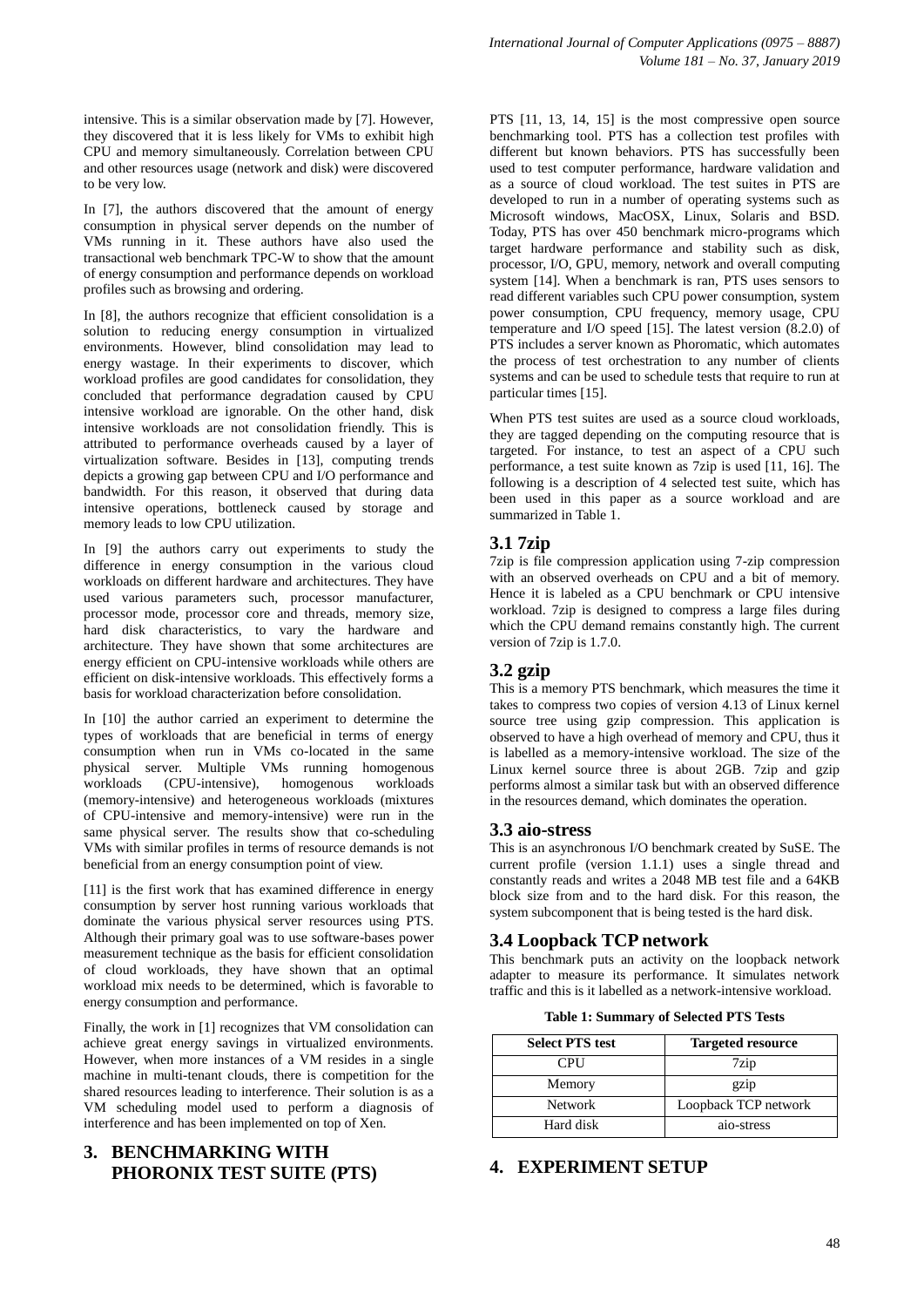This paper has used four selected PTS test suites shown in Table 1 as the source of workloads. The first experiment is setup in a Lenovo Personal Computer (PC) to investigate the behavior of each individual workload in terms of resource usage and consumption. The system information for the PC is shown in Table 2. Each of the test suite is executed in turn with sensors activated via PTS to collect data such as CPU usage (in percentage) over time, system power consumption (Milliwatts (MW)) over time and memory (megabytes (MB)) usage over time. The graph plots presented in the results are automatically generated by PTS.

**Table 2: PC System Information**

| <b>Components</b>       | <b>Component details</b> |  |  |
|-------------------------|--------------------------|--|--|
| CPU                     | Intel core $i7-4600U$ @  |  |  |
|                         | 3.30GHz                  |  |  |
|                         | Core count: 2            |  |  |
|                         | Thread count: 4          |  |  |
|                         | Cache size: 4096 KB      |  |  |
| <b>Memory</b>           | Memory size: 8192MB      |  |  |
| <b>Operating system</b> | Ubuntu 18.04 server      |  |  |
|                         | Kernel: 4.15.0-34        |  |  |
|                         | (x86, 64)                |  |  |
| <b>Disk</b>             | SSD 128GB SanDisk        |  |  |
|                         | SD&SB3Q1                 |  |  |

The second experiment is setup to investigate the effect of workload mixing on power consumption and performance. In this experiment, all tests are used. However, 7zip and aiostress benchmarks are used when investigating the effects of workload mix on power consumption and performance. Power is measured in Watts (W). Performance of CPU, disk or I/O, loopback network and memory is measured Million Instructions per Second (MIPS), Megabytes per Second (MB/s), seconds (s) and seconds (s) respectively. A physical server (host) running Ubuntu server OS is set to run 8 VMs (guests). Each VM also runs Ubuntu server OS. A VM (s) either executes homogenous (similar) workloads or heterogeneous (mixed) workloads in turn during. During this period, power consumption is recorded every second over a period of time using Linux powerstat on Running Average Power Limit (RAPL) interface [17]. Workload orchestration on the VMs (clients) is made possible using PTS Phoromatic server. The characteristics of host and guests is summarized in Table 3. Tests run for the two experiments were executed multiple times and checked for consistency. It is also worth noting for every test executed, PTS repeats it 3 times before presenting the results.

**Table 3: A summary of characteristics of Physical Server (host) and Virtual machine (guest)**

| <b>Item</b>    | <b>Item details</b>                     |  |  |  |  |
|----------------|-----------------------------------------|--|--|--|--|
| hysical server | Processor: Intel Core i7-4790 @         |  |  |  |  |
| (host)         | 4.00GHz, 8 cores 8192 KB cache size.    |  |  |  |  |
|                | Operating system: Ubuntu 18.04, 4.15.0- |  |  |  |  |
|                | 36-generic (x86_64) kernel version      |  |  |  |  |
|                | Memory size: 12288MB                    |  |  |  |  |
|                | Disk size: 1000GB Western Digital       |  |  |  |  |
|                | WD10EZEX-60M.                           |  |  |  |  |
| Virtual        | Processor: 1 vCPU @ 3.59GHz             |  |  |  |  |
| machine        | Operating system: Ubuntu 18.04, 4.15.0- |  |  |  |  |
| (guest)        | 36-generic (x86_64) kernel version      |  |  |  |  |
|                | Memory size: 1280MB                     |  |  |  |  |
|                | Disk size: 43GB                         |  |  |  |  |
|                | Hypervisor/system layer: KVM            |  |  |  |  |
| Number of      |                                         |  |  |  |  |

|--|

#### **5. 5. RESULTS**

#### **5.1 5.1. Individual Workload Examination**

*a) 7zip -* The graphs shown in Fig. 1-3 show CPU usage, memory usage and power consumption over time when 7zip benchmark is run. 7zip is a computation intensive workload. Although the average CPU usage is at 87.3%, it is observed that CPU usage is *almost* consistently at 100% (Fig. 1). Memory usage ranges from 1272 MB to 2127 MB with an average of 1482MB and it seems to be varying a lot than percentage CPU usage. The amount of memory used by 7zip is used to show this workload is also memory intensive (Fig. 2). The power consumption over time (Fig. 3) ranges from 5875 MW to 201457 MW and has an average of 18815 MW. Power consumption can also be observed to be consistent over time with two slight deeps similar to those observed with CPU usage. At this point, it can loosely be concluded that CPU is the main consumer of power in computing infrastructure.





b) gzip - As observed in Fig. 3-6, gzip uses a consistent amount of memory (average 1752MB) with varying CPU (average 28%). Power consumption over times (Fig. 6) is observed to be varying slightly with an average of 18545 MW, which is lower than that of 7zip. However, a reduction

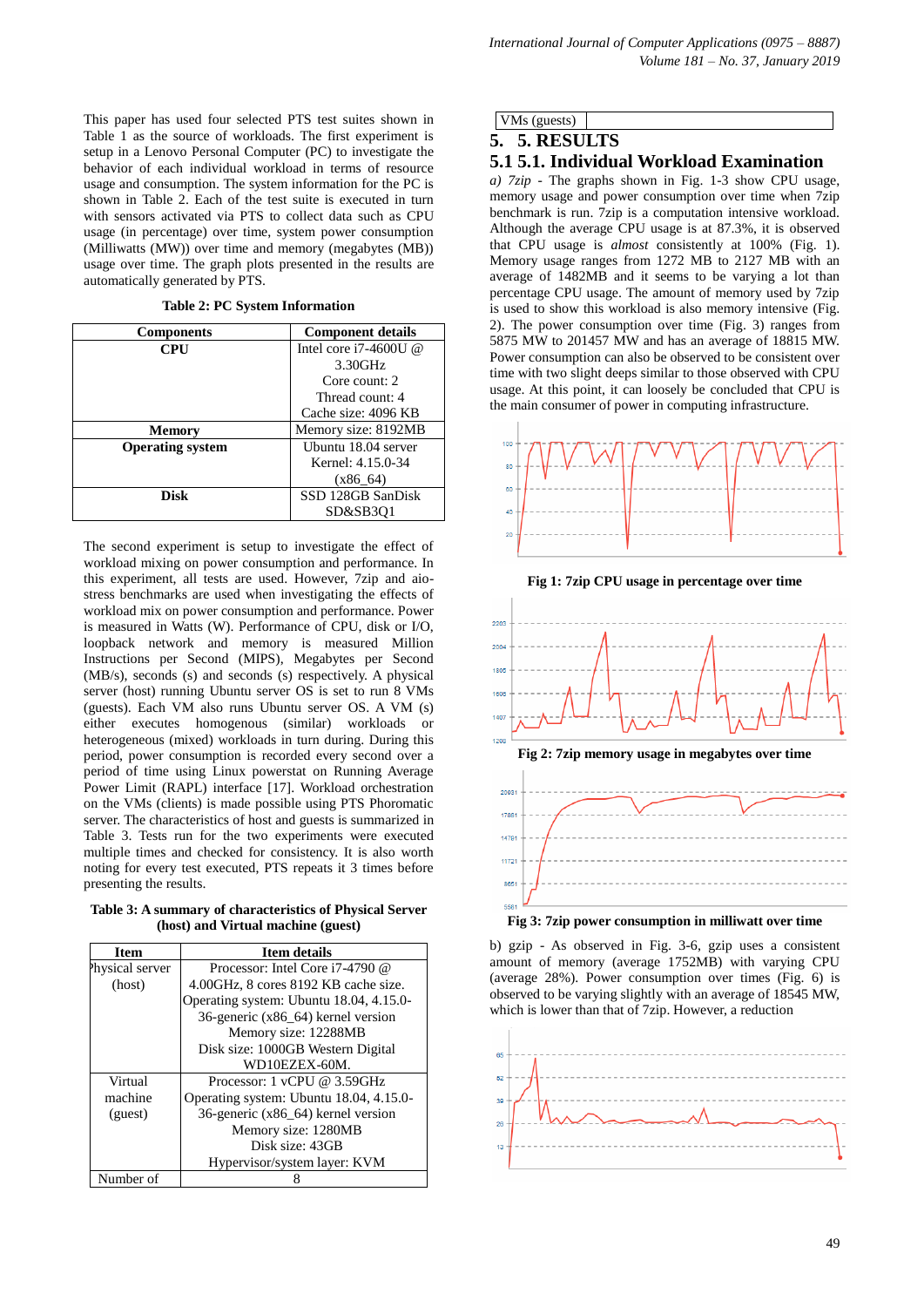#### **Fig 4: gzip CPU usage in percentage over time**

in CPU usage does not achieve much savings in power consumption as one would expect.







**Fig 6: gzip power consumption in milliwatt over time**

Since there is no fluctuation in memory usage, the cause of power consumption fluctuation over time is the CPU.

c) aio-stress – Fig. 7 shows aio-stress CPU usage, which highly fluctuates but is relatively low. Memory usage as shown in Fig. 8 is fairly consistent but still low as compared to that of 7zip and gzip. Fig. 9 shows an increasing power consumption over time but is much less as compared to 7zip and gzip. The power consumption ranges from 6026 MW to 11321 MW and an average of 9071 MW. This behavior shows that the hard disk is also an important component for determining the overall power consumption. However, it needs further investigation.



**Fig 8: aio-stress memory usage in megabytes over time**



**Fig 9: aio-stress power consumption in milliwatt over time**

d) Loopback network - In this test, the CPU usage (Fig. 10) fluctuates with a repeating pattern – the peaks levels before they deep again. This is close to the behavior of power consumption (Fig. 12), whose peaks are however sharp. The high power consumption as compared to aio-stress cane attributed to consistently high memory usage whose average is 1744 MB.



**Fig 12: Loopback power consumption in milliwatt over time**

From the tests above, it can be concluded that, the CPU is the main consumer of power but not the only one – the other components (memory, hard disk and network connection) also consume power.

Second, similar tasks can consume different amounts of power of depending on the resource demand that dominates the operation. gzip, unlike 7zip, achieved power savings by using constant amount of memory and varying CPU.

#### **5.2 Workload Mix**

Table 4 summarizes the performance and power consumption when running homogenous and heterogeneous VM workloads. It is observed that the performance of executing a particular workload is highest when single VMs are run in the physical server than when multiple VMs, running that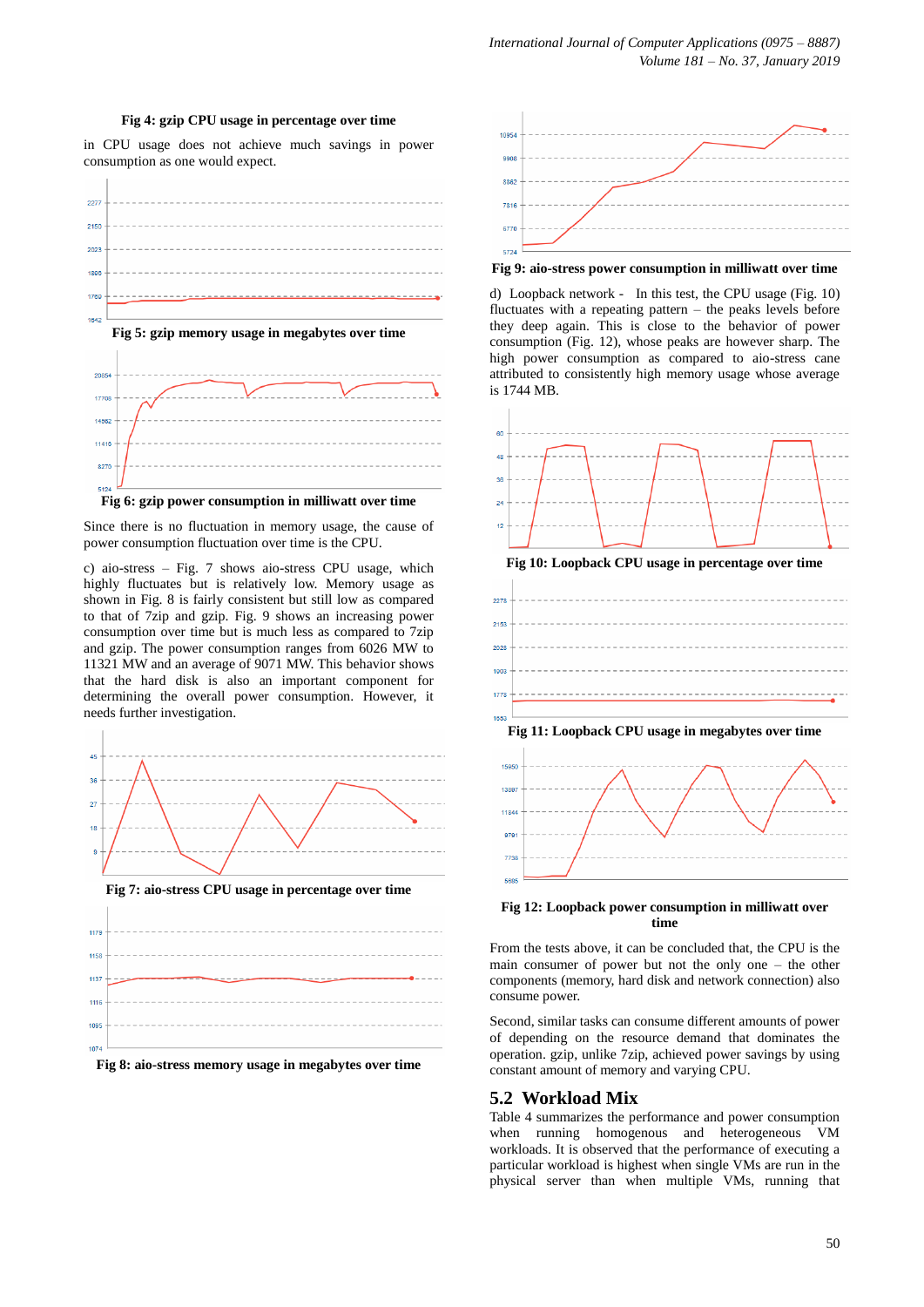*International Journal of Computer Applications (0975 – 8887) Volume 181 – No. 37, January 2019*

particular workload (homogeneous), are executed. For example CPU performance while processing 7zip workload achieves 3737 MIPS when only one VM is excited while it achieves 3099 MIPS and 2985 MIPS when heterogeneous and homogenous workloads are independently executed in 4 VMs respectively.

As more VMs are consolidated in a single server, more VM instances compete for the physical resources as well as the hypervisor capacity. The interference caused results to tasks running longer due to low throughput and thus consume more energy – energy is a product of power and time and given in Eq 1. [17]. This interference is more pronounced with

homogenous workloads because only one resource is used while the rest remain idle. This can be seen in Fig. 13 (b). A part from high power usage for homogeneous workloads due to tasks running longer, idle power for unutilized components goes to waste.

$$
E = PT,\tag{1}
$$

where P is average power consumption (in watts) and T is a time (in seconds) interval.

| Table 4: Summary of Performance and Power Consumption for Homogenous and Heterogeneous Workloads. |  |  |
|---------------------------------------------------------------------------------------------------|--|--|
|                                                                                                   |  |  |
|                                                                                                   |  |  |
|                                                                                                   |  |  |

|                          | <b>Average Performance</b> |               |                  |                | <b>Average Power consumption (W)</b> |               |             |             |
|--------------------------|----------------------------|---------------|------------------|----------------|--------------------------------------|---------------|-------------|-------------|
|                          | <b>CPU</b>                 | <b>Memory</b> | Hard             | <b>Network</b> | <b>CPU</b> for                       | <b>Memory</b> | Hard disk/  | Network for |
|                          | for 7zip                   | for<br>gzip   | disk/            | for            | 7zip                                 | for gzip      | IO for aio- | network     |
|                          | (MIPS)                     | (s)           | <b>IO</b><br>for | network        |                                      |               | stress      | loopback    |
|                          |                            |               | aio-             | loopback       |                                      |               |             |             |
|                          |                            |               | <b>stress</b>    | (s)            |                                      |               |             |             |
|                          |                            |               | (MB/s)           |                |                                      |               |             |             |
| <b>Executing each of</b> | 3737                       | 68            | 57.57            | 15.62          | 23.39                                | 23.99         | 11.71       | 15.36       |
| the 4 workloads          |                            |               |                  |                |                                      |               |             |             |
| in 1 VM running          |                            |               |                  |                |                                      |               |             |             |
| in physical server       |                            |               |                  |                |                                      |               |             |             |
| separately               |                            |               |                  |                |                                      |               |             |             |
| <b>Executing</b>         | 3099                       | 160           | 28.99            | 16.36          | 31.74                                |               |             |             |
| heterogeneous            |                            |               |                  |                |                                      |               |             |             |
| workloads in 4           |                            |               |                  |                |                                      |               |             |             |
| <b>VMs</b>               |                            |               |                  |                |                                      |               |             |             |
| <b>Executing</b>         | 2985                       | 501           | 10.35            | 16.98          | 46.48                                | 19.00         | 10.36       | 15.39       |
| homogenous               |                            |               |                  |                |                                      |               |             |             |
| workloads in 4           |                            |               |                  |                |                                      |               |             |             |
| <b>VMs</b>               |                            |               |                  |                |                                      |               |             |             |
| <b>Idle</b><br>server    |                            |               |                  |                |                                      |               | 4.55        |             |
| $(99.8\% \text{ idle})$  |                            |               |                  |                |                                      |               |             |             |



**Fig 13: Effect of increasing the number of VMs on performance, power consumption and power performance.**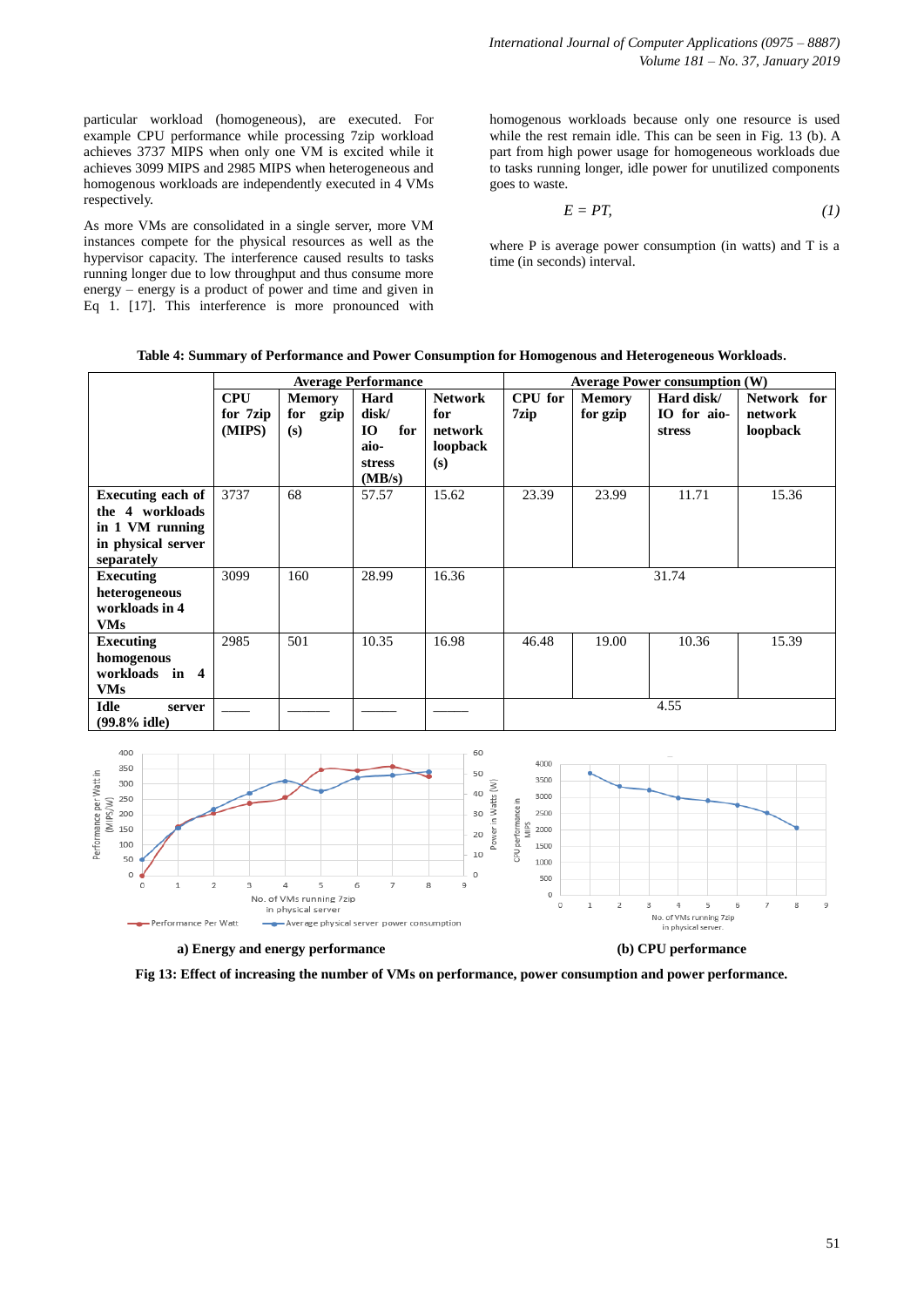*International Journal of Computer Applications (0975 – 8887) Volume 181 – No. 37, January 2019*



**a) Power consumption** b) Performance

**Fig 14: A comparison between CPU and I/O's performance and power consumption when processing 7zip and aio-stress respectively at different levels of consolidation.**



**Fig 15. The Impact of Performance Interference at Different Levels of Contention on Homogenous Workloads**

In Fig. 14 (a), results show that there is hardly an increase in power consumption when increasing the number of aio-stress VMs. Increase in number of VM running 7zip shows an increase in power consumption but as earlier observed, in Fig. 13 (a), CPU performance per watt increases, which is an advantage. In Fig. 14 (b), it is observed that an increase in the number of VMs causes noticeable performance degradation in I/O (worsening towards the 3rd VM) as compared to CPU performance. Thus, it can be concluded that consolidation limiting factor for CPU intensive workloads and disk intensive workloads is power consumption and performance respectively.

Further, from conclusions in [18], a value called Total Interference Index (TII) is calculated, which measures the degree of interference at different levels of resource contention on homogenous workload. TII is given as shown in Eq. 2.

$$
TII = \sum_{i=1}^{k} \frac{P'-P}{P'} \tag{2}
$$

where k is the number of VMs co-located in the same physical server, P' is the performance of 1 VM when it runs alone in the physical server and P is the performance of the VM when it runs with other VMs in the physical server. Fig.15 shows that an increase in the number of VMs increases performance interference. It is also observed from the plot that as the number of VMs increases, the rate of growth of performance interference also increases.

In a multi-tenant virtualized environment, many different applications are host in the same server. Therefore, a mixture of workloads in not uncommon. An optimal workload mix needs to be determined that reduces energy consumption and retains high levels of performance. For this particular server, 6 VMs running 7zip and 2 VMs aio-stress achieves efficient use of resources, better performance and better performance per watt. However, this mix ratio can differ from server to server.

#### **6. CONCLUSION**

In this paper, it has been shown that, although the CPU is the main consumer of power in a server, other components such as memory, disk and network interface also consume power and needs to be considered before workload consolidation. To this end, it has been shown that if consolidation is not carefully carried out, it can lead to high power consumption in servers and even power wastage especially when homogenous workload is co-located. It has also been shown that optimal workload mix can achieve efficient power utilization and still preserve acceptable performance. In this paper, well known PTS has been as a source of workload. As future work, use of real cloud workloads can be used to propose techniques for workload characterization and scheduling instead of workload benchmarks.

#### **7. REFERENCES**

- [1] X. Chen, L. Rupprecht, R. Osman, P. Pietzuch, F. Franciosi and W. Knottenbelt, "CloudScope: Diagnosing and Managing Performance Interference in Multi-tenant Clouds," in 2015 IEEE 23rd International Symposium on Modeling, Analysis, and Simulation of Computer and Telecommunication Systems, 2015.
- [2] Industry Outlook, "Industry Outlook Data Center Energy Efficiency," 2014. [Online]. Available: http://www.datacenterjournal.com/industry-outlook-datacenter-energy-efficiency/. [Accessed 10 October 2018].
- [3] M. D. Kenga, V. Omwenga and P. Ogao, "Energy Consumption in Cloud Computing Environments," in Pan African Conference on Science, Computing and Telecommunications (PACT) 2017, Nairobi, 2017.
- [4] J. Patel, V. Jindal, I.-L. Yen, F. Bastani, J. Xu and P. Garraghan, "Workload Estimation for Improving Resource